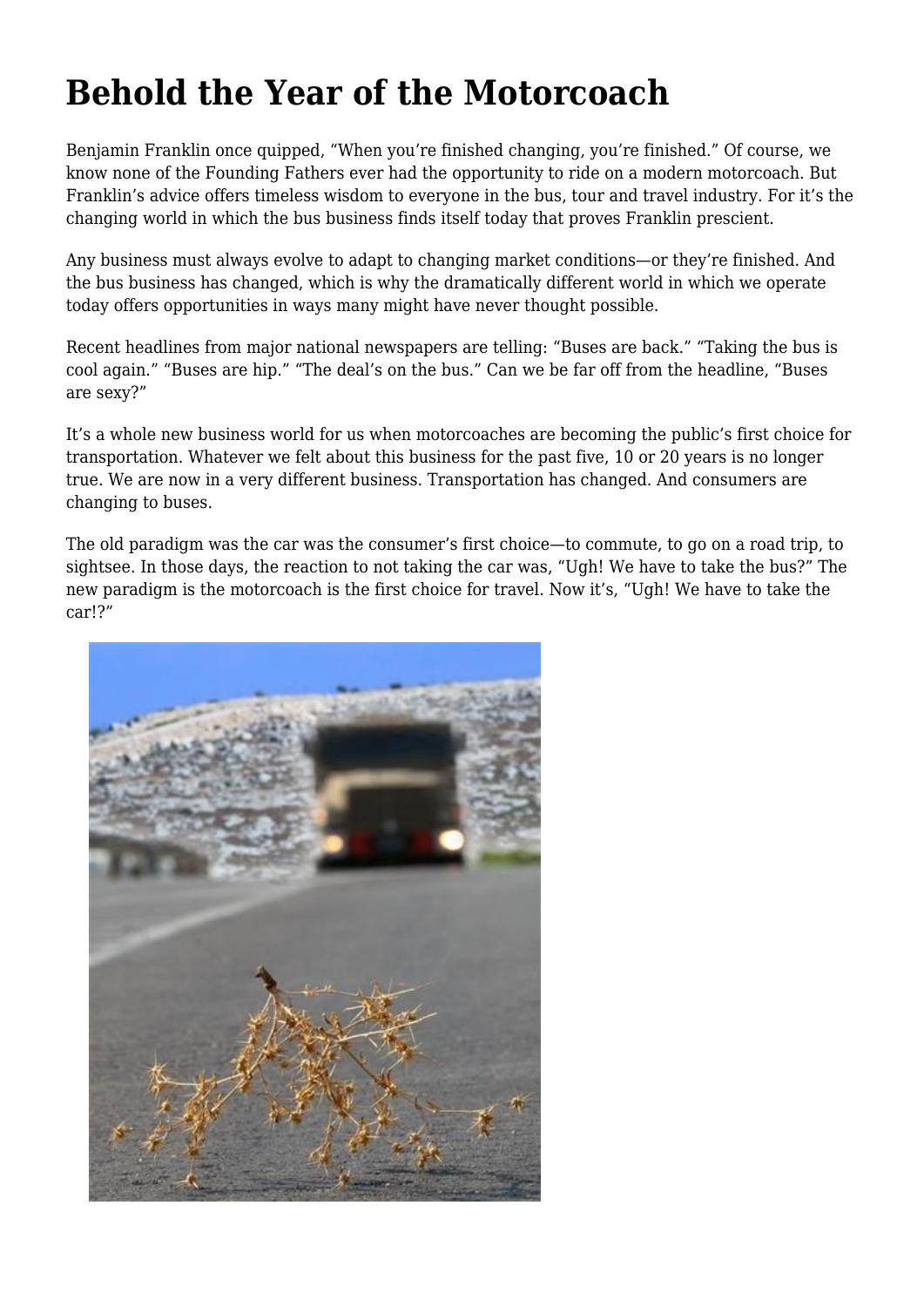In business, we seek opportunity. We spend tremendous resources, time and money to create that opportunity. Isn't it gratifying to be part of the new world of motorcoach opportunity? Those that have defined us as second choice now must concede that taking any other mode is the second choice. We are now the first.

We get customers there on time, in luxurious comfort, and as the greenest way to travel. And we're still the safest, most convenient, most affordable, and most cost-effective way to move people from point A to point B. Coupled with concern about climate change, airline hassles, high gas prices and nasty gridlock, we've created the ideal business opportunity for growth.

And it cuts across all service segments.

Scheduled intercity service is seeing a huge resurgence of demand in highly trafficked coastal corridors. Commuter service is offering the antidote to white-knuckled congestion for motorists who now take the coach instead of driving.

Charter and tour services have the opportunity to take advantage of more Americans vacationing closer to home. Instead of taking the trip to Paris, they can take the motorcoach to Quebec City and get the same authentic French experience. And with a weak dollar overseas, we have a huge influx of international visitors who come from cultures where the bus is already viewed as a top choice for travel.

Part of the reason for the 13 percent jump in ridership since 2006 is that a new generation of people in their 20s is not wedded to personal autos. They view "traveling green" on the bus as the coolest thing they can do to earn praise among their peers. Of course, wi-fi, flat-screen DVDs, reclining upholstered seats, personal climate control and iPod® hook-ups all help, but reducing their carbon footprint is the key selling point for young professionals.

And we can leverage all of this on Capitol Hill, using our great story to work on issues ranging from maintaining the partial federal fuel tax exemption to everything else expected with the 2009 Highway Reauthorization bill.

We are part of the transportation solution. We mitigate congestion by taking cars off the roads. We reduce energy consumption and slash carbon dioxide emissions. We offer mobility to 14.4 million rural Americans who would otherwise be without access to transportation services because they live far from rail hubs and airports.